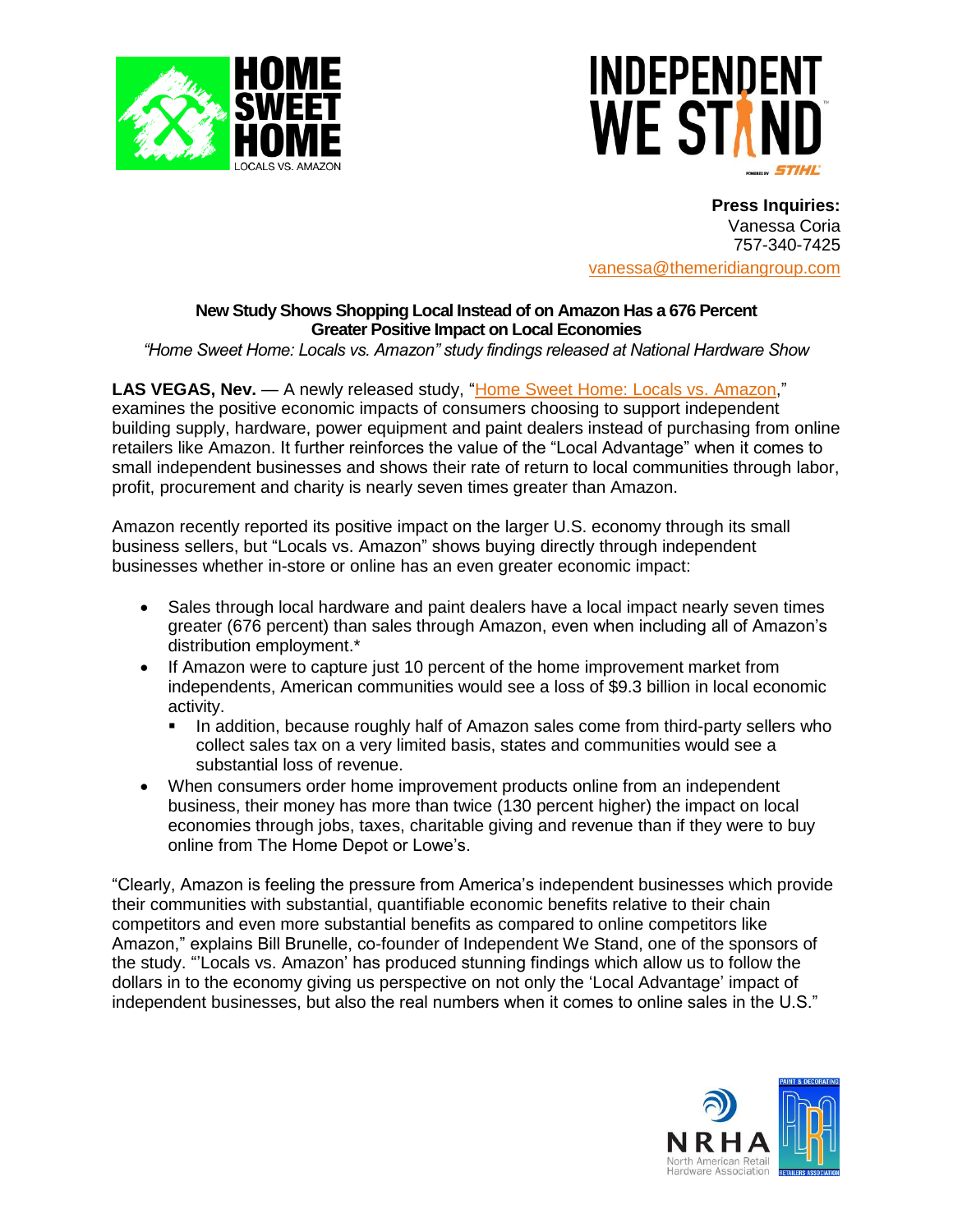



According to findings in the "Home Sweet Home: Locals vs. Amazon" study:

- Total e-commerce sales across all lines of goods accounted for only 8.9 percent of all U.S. retail sales in 2017.
- Online sales from independent home improvement dealers and major chains, combined, represents only 2.3 percent of overall online retail sales.

"From experience and product knowledge to troubleshooting and customer service, independent retailers have several advantages over Amazon and online sales. This study clearly shows the consumer still wants to go to a brick and mortar independent paint or hardware store to make their purchases," said LeAnn Day, Paint and Decorating Retailers Association (PDRA) CEO. "I believe consumers want to buy local and support local businesses and value the level of trust they develop through their experiences with locals."

In fact, data in the study shows the hardware, paint and power equipment sectors are somewhat insulated as compared to other industries and supports the broad assertion that home improvement and building materials customers buck the online shopping trend. There appear to be two driving factors:

- Customers want to inspect what they buy before committing and likely visit a trusted retailer for expertise and advice on purchases.
- The big box home center chains have developed sophisticated tools to facilitate hybrid online sales for store pickup.

"We are not ignoring e-commerce. As it becomes a greater concern for independent retailers in our sector who may have limited capabilities, we've worked hard to create effective research that accurately depicts the economic influence locally owned businesses have on an individual community and how that initial impact has the potential to generate national economic activity," said Dan Tratensek, North American Retail Hardware Association (NRHA) vice president and publisher of *[Hardware Retailing](http://www.hardwareretailing.com/)*, the industry's leading trade magazine. "This 'Locals vs. Amazon' edition of our Home Sweet Home Study shows how critical it is for retailers and consumers alike to be aware of the impact we make when we choose to shop local."

To view the "Home Sweet Home: Locals vs. Amazon" study, visit: [https://www.independentwestand.org/wp-content/uploads/Home-Sweet-Home-Amazon\\_.pdf](https://www.independentwestand.org/wp-content/uploads/Home-Sweet-Home-Amazon_.pdf)

## **About the study**

"[Home Sweet Home: Locals vs. Amazon"](https://www.independentwestand.org/wp-content/uploads/Home-Sweet-Home-Amazon_.pdf) was conducted by the economic analysis and strategic planning firm [Civic Economics.](http://www.civiceconomics.com/) The [North American Retail Hardware Association](http://www.nrha.org/)  [\(NRHA\),](http://www.nrha.org/) [Paint and Decorating Retailers Association \(PDRA\)](https://www.pdra.org/) and [Independent We Stand](http://www.independentwestand.org/) commissioned the study. This study is the third in a series of "Home Sweet Home" studies. The first two studies ["Home Sweet Home"](https://www.independentwestand.org/wp-content/uploads/IWS-NRHA-May-2015.pdf) in 2015 and "Home Sweet Home Pros" in 2017, provided extensive analyses comparing the local economic impact of conducting business through